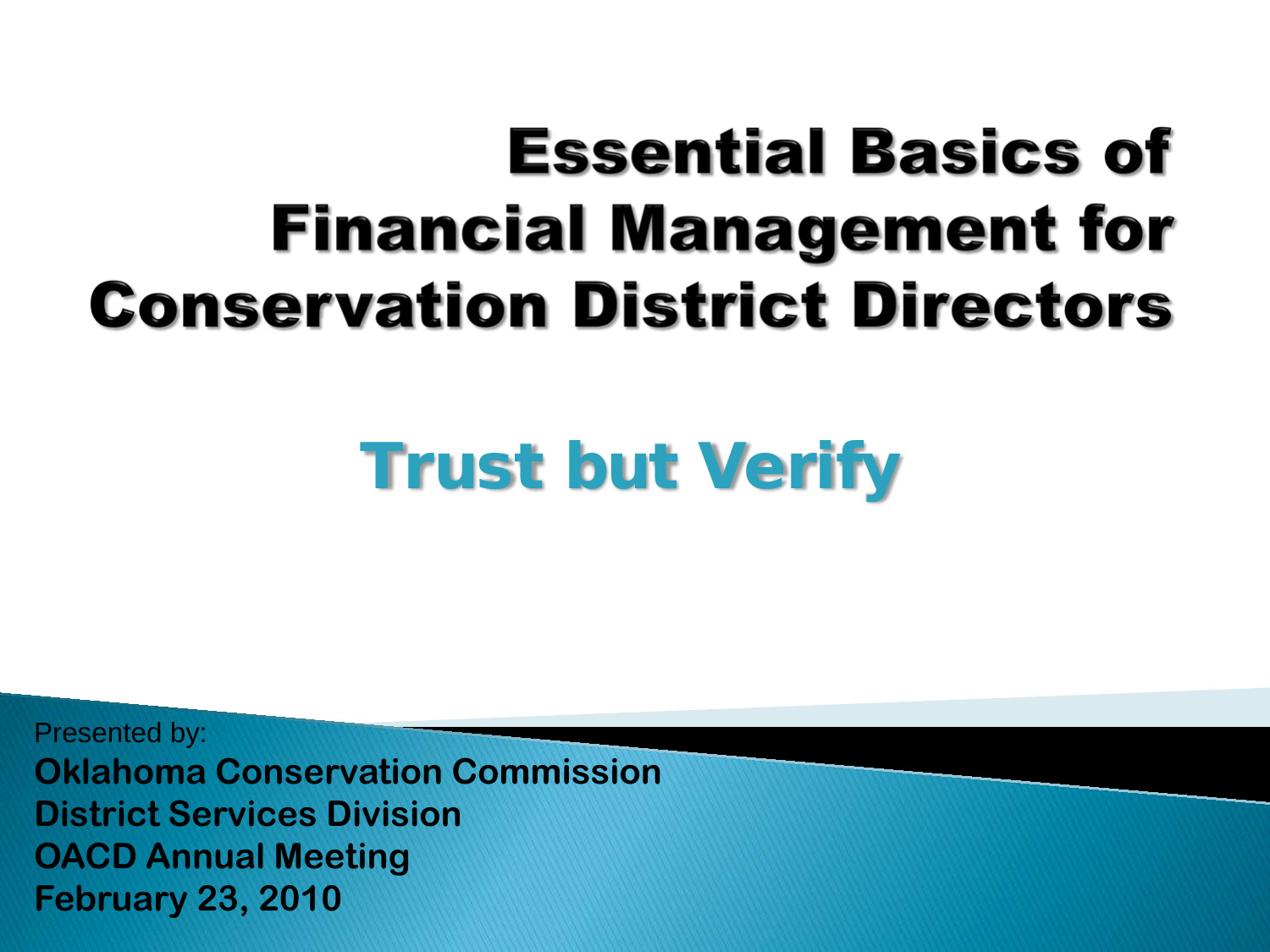- Use only numbered checks do not use counter checks.
- What is the board's policy on automatic withdrawal payments?
- Check stubs must be completed.
- Check numbers should be posted to the monthly financial statement along with the amount and who the check was written to.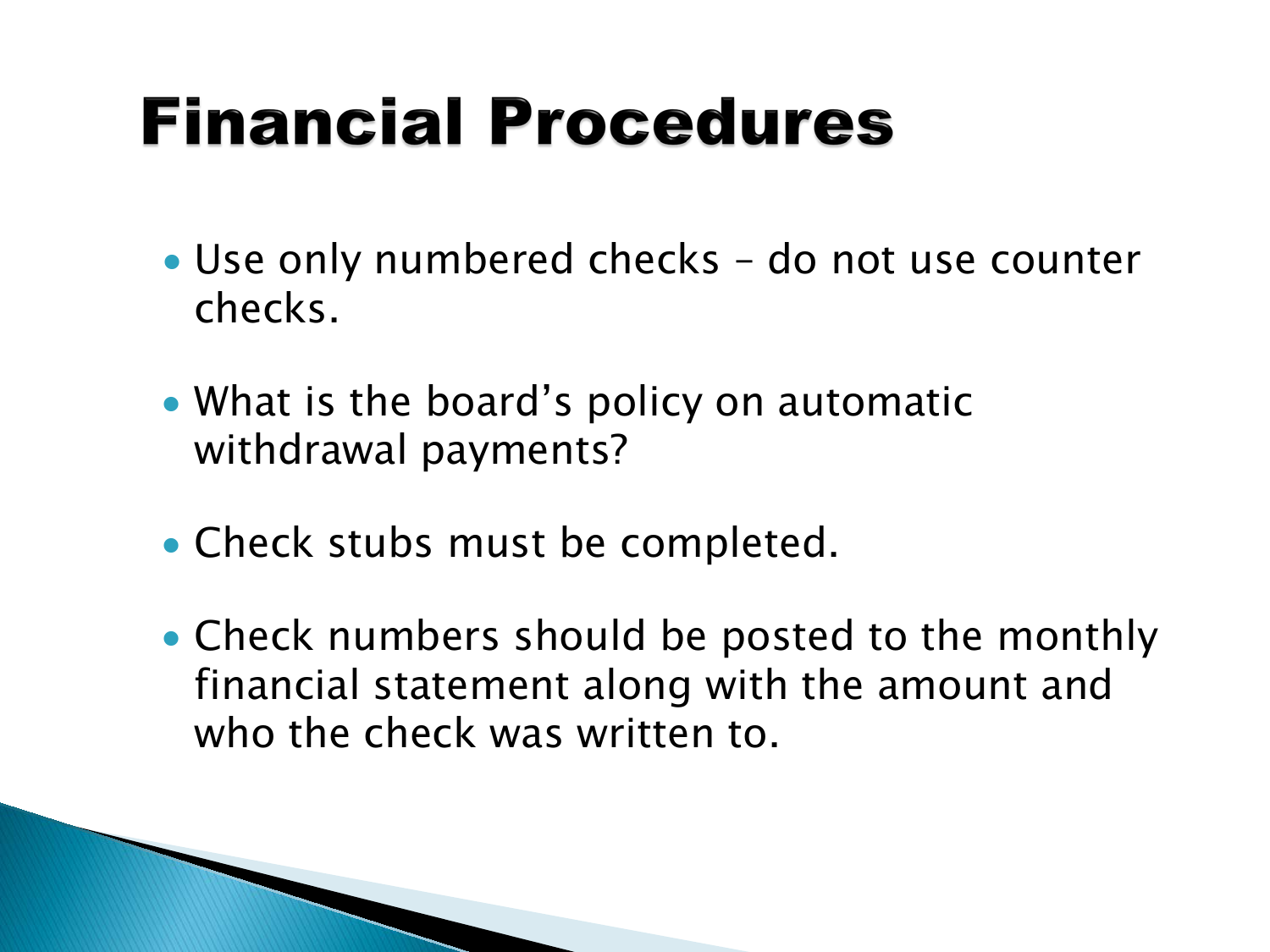- •Canceled checks, if received from bank, should be filed with the bank statement in numerical order.
- •The treasurer should sign all checks. It is recommended that at least two signatures be required on all checks. Anyone with signatory authority on accounts should be adequately bonded.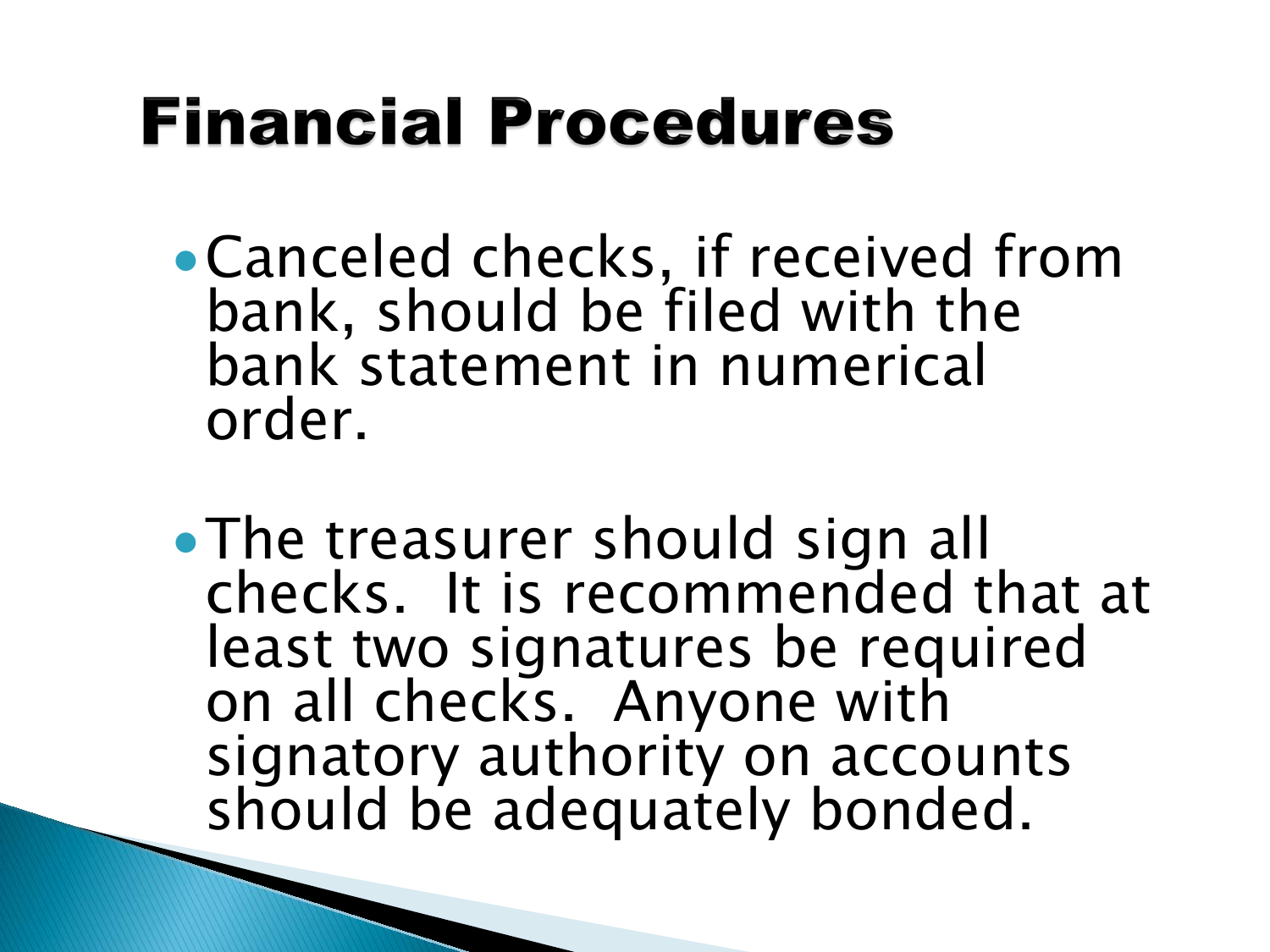- •The financial statement should reflect the total amount of funds on hand, not just the checking account balance.
- •When a check is voided, write void across the face of the check, and attach it to the check stub.
- •Bank statements must be reconciled each month. The original reconciled bank statement should be initialed by the treasurer after examination.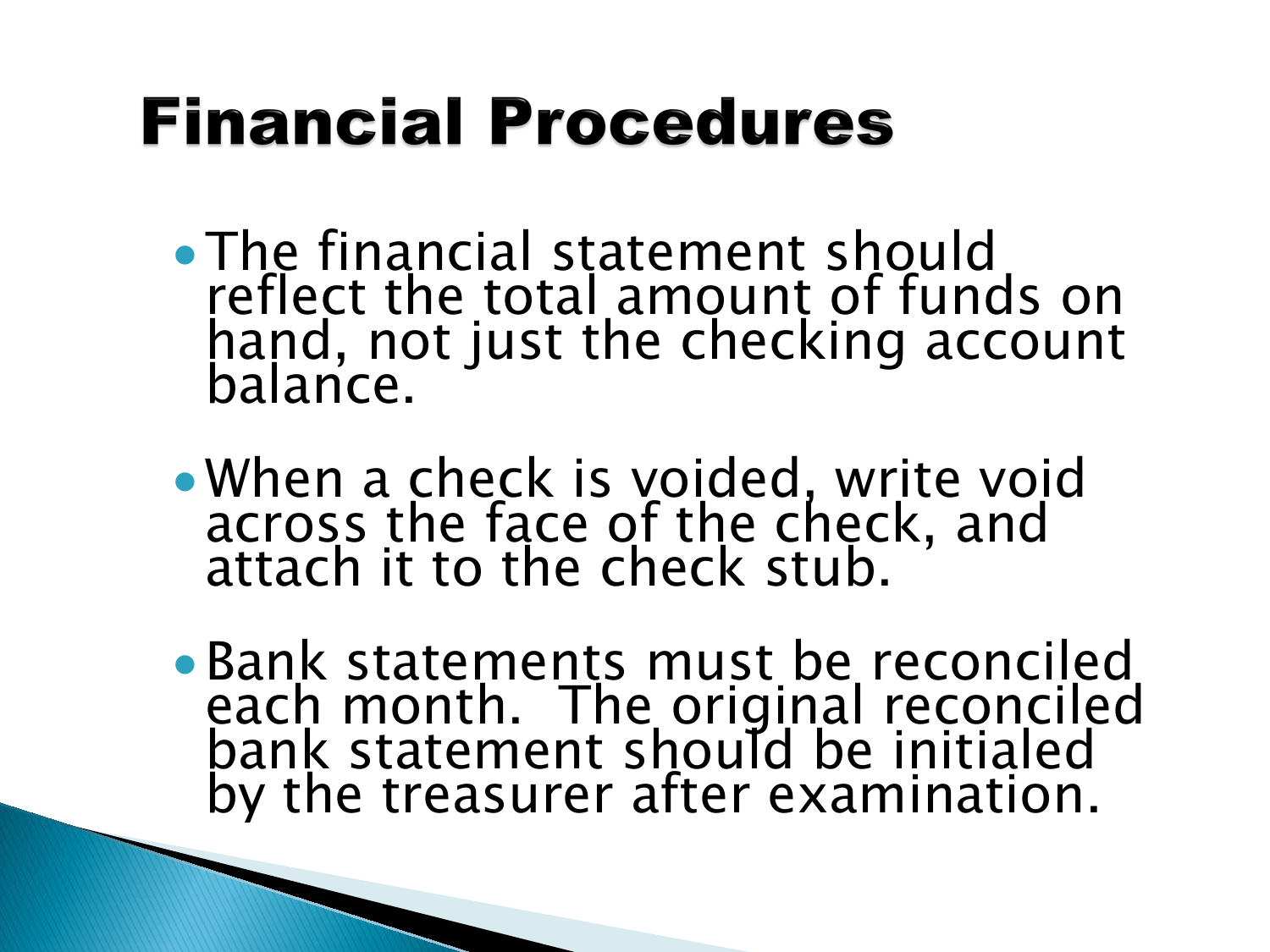#### **Whatever COUNTY CONSERVATION DISTRICT** Attachment A

#### **Financial Statement February 1, 2010 - February 28, 2010**

### **1.Previous Balance of All Funds \$16,841.92**

#### **2.Checking Account Balance Brought Forward \$9,614.63**

| 3. Deposits to checking                   |                          |            |
|-------------------------------------------|--------------------------|------------|
| DATE                                      | <b>DESCRIPTION</b>       | AMOUNT     |
| 2/7/10                                    | <b>Equipment rental</b>  | \$200.00   |
| 2/7/10                                    | <b>OCC</b> Reimbursement | \$325.98   |
| 2/20/10                                   | <b>OCC</b> Reimbursement | \$4,439.72 |
| 2/26/10                                   | <b>OCC</b> Reimbursement | \$300.00   |
| 2/26/10                                   | <b>NRCS January Rent</b> | \$750.00   |
| <b>Total Deposits To Checking Account</b> |                          | \$6,015.70 |

#### **4.Disbursements From Checking Account:**

| CHECK# | <b>DATE</b> |                                                  | <b>DESCRIPTION</b>                 | <b>AMOUNT</b> |
|--------|-------------|--------------------------------------------------|------------------------------------|---------------|
| 11770  | 2/4/10      | <b>Sooner Telephone</b>                          | January Telephone & Internet       | \$62.14       |
| 11771  | 2/4/10      | OG&E                                             | <b>January Gas</b>                 | \$105.19      |
| 11772  | 2/4/10      | <b>City of Whatever</b>                          | <b>January Utilities</b>           | \$193.04      |
| 11773  | 2/4/10      | <b>Conservation Commission</b>                   | <b>January PreClaim</b>            | \$157.93      |
| 11774  | 2/4/10      | <b>Arvest Bank</b>                               | <b>January 941 Quarterly Taxes</b> | \$498.94      |
| 11775  | 2/4/10      | <b>Whatever Republican</b>                       | Advertising                        | \$133.44      |
| 11776  | 2/4/10      | <b>Staples</b>                                   | <b>Office Supplies</b>             | \$10.98       |
| 11777  | 2/4/10      | <b>Whatever COOP</b>                             | <b>January Fuel</b>                | \$49.58       |
| 11778  | 2/4/10      | WalMart                                          | Ag Safety Day - Drinks & Chips     | \$132.08      |
| 11779  | 2/4/10      | <b>Ace Hardware</b>                              | <b>Bldg Maintenance</b>            | \$50.90       |
| 11780  | 2/4/10      | <b>Farm Bureau Insurance</b>                     | <b>Building Insurance</b>          | \$132.16      |
| 11781  | 2/4/10      | <b>Equipment Manager</b>                         | Payroll 2/1/10 - 2/15/10           | \$828.53      |
| 11782  | 2/26/10     | <b>Equipment Manager</b>                         | Payroll 2/16/10 - 2/28/10          | \$828.53      |
| 11783  | 2/26/10     | <b>District Secretary</b>                        | <b>February Payroll</b>            | \$1,625.38    |
| 1784   | 2/26/10     | Postmaster                                       | <b>Stamps</b>                      | \$42.00       |
|        |             | <b>Total Disbursements From Checking Account</b> |                                    | \$4,850.82    |

**Current Checking Account Balance \$10,779.51**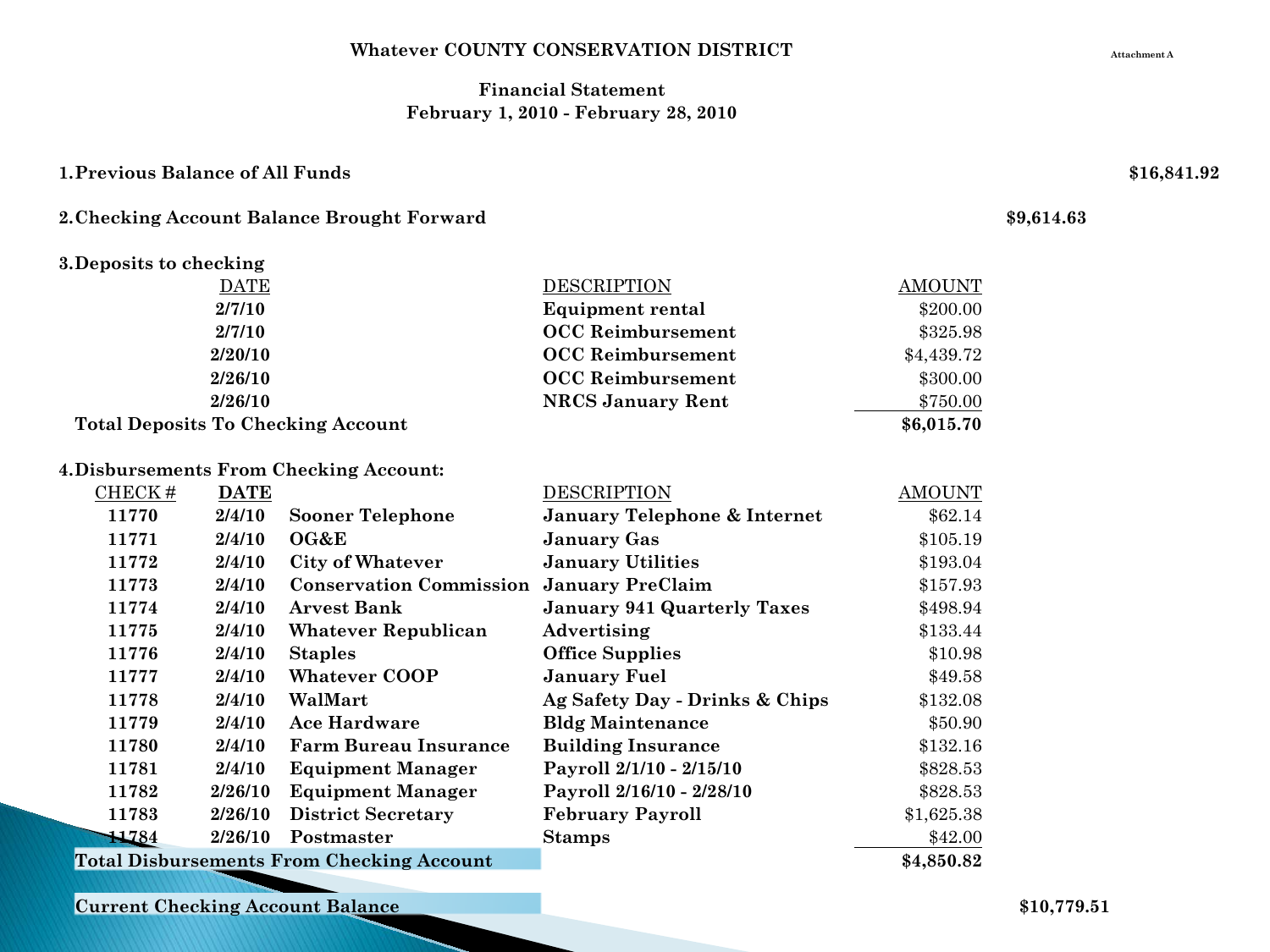#### *Whatever County Conservation District Financial Statement February 1 - 28, 2010 Page 2*

| 5. Certificate of Deposit - Arvest Bank<br>2/9/10 | <b>Arvest Bank</b>                            | <b>Balance Forward</b><br>Interest | \$7,218.17<br>\$27.29 |        |
|---------------------------------------------------|-----------------------------------------------|------------------------------------|-----------------------|--------|
| <b>Current Certificate of Deposit Balance</b>     |                                               |                                    | \$7,245.46            |        |
|                                                   | 6. Petty Cash Account Balance Brought Forward |                                    |                       | \$9.12 |
| $11-Feb$                                          | Postage                                       |                                    | \$5.32                |        |
| $24$ -Feb                                         | Postage                                       |                                    | \$1.82                |        |
| <b>Current Petty Cash Balance</b>                 |                                               |                                    |                       | \$1.98 |

#### **Balance of all funds \$18,026.95**

| <b>7. Bills To Be Approved For Payment:</b>   |                                          |            |
|-----------------------------------------------|------------------------------------------|------------|
| PAY TO                                        | <b>DESCRIPTION</b>                       | AMOUNT     |
| <b>Sooner Telephone</b>                       | <b>February Telephone &amp; Internet</b> | \$65.56    |
| OG&E                                          | <b>February Gas</b>                      | \$30.17    |
| City of Whatever                              | <b>February Utilities</b>                | \$200.72   |
| <b>Oklahoma Conservation Commission</b>       | March Retirement & Insurance             | \$157.93   |
| <b>Arvest Bank</b>                            | <b>February 941 Quarterly Taxes</b>      | \$498.94   |
| <b>Whatever Republican</b>                    | <b>Advertising - Partime/Temperary</b>   | \$23.10    |
| <b>Whatever COOP</b>                          | <b>February Fuel</b>                     | \$57.21    |
| WalMart                                       | meeting supplies                         | \$22.59    |
| <b>Ace Hardware</b>                           | <b>Bldg Maintenance</b>                  | \$57.07    |
| <b>Bobs Machine</b>                           | <b>Equipment Maintenance</b>             | \$339.34   |
| <b>NAPA Auto Parts</b>                        | <b>Auto Maintenance</b>                  | \$5.78     |
| <b>Equipment Manager</b>                      | Payroll Period $3/1/10 - 3/15/10$        | \$828.53   |
| <b>Equipment Manager</b>                      | Payroll Period 3/16/10 - 3/31/10         | \$828.53   |
| <b>District Secretary</b>                     | <b>March Payroll</b>                     | \$1,625.38 |
| <b>Total Bills To Be Approved For Payment</b> |                                          | \$4,740.85 |

#### **8.Accounts Receivable Due: FROM DESCRIPTION DESCRIPTION AMOUNT**<br>**PERIMAGES PERIMAGES PERIMAGES PERIMAGES February Rent**  $$750.00$ **Mark Tomas No-Till Drill Rental** \$84.00 **Bill Hammond No-Till Drill Rental** \$582.00 **February Reimbursement** \$2,827.18 **Total Accounts Receivable Due \$4,243.18**

**9.Projected Checking Account Balance \$17,529.28**

**Approved:\_\_\_\_\_\_\_\_\_\_\_\_\_\_\_\_\_\_\_\_\_\_\_\_\_\_\_\_\_\_\_\_\_\_\_\_\_\_\_\_\_\_\_\_\_\_\_\_\_\_\_\_\_\_\_\_\_DATE:\_\_\_\_\_\_\_\_\_\_\_\_\_\_\_\_\_\_\_\_\_\_\_\_\_\_\_\_\_\_\_\_\_\_\_\_\_\_\_\_\_\_\_**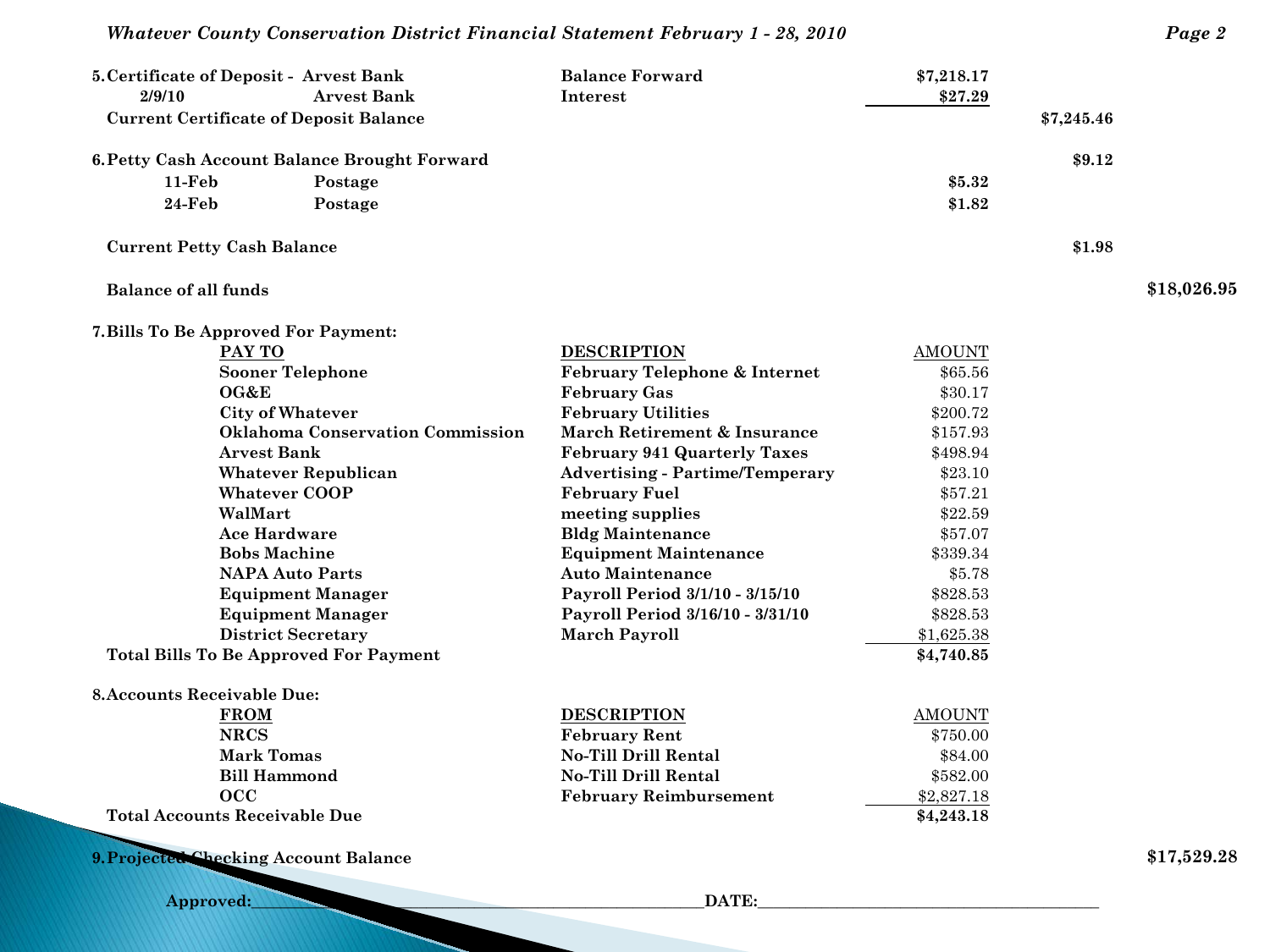- •Blank checks should never be signed. This may cause your bond to be voided.
- Set up accounts with businesses where ever possible.
- An Employee should never sign their own paycheck.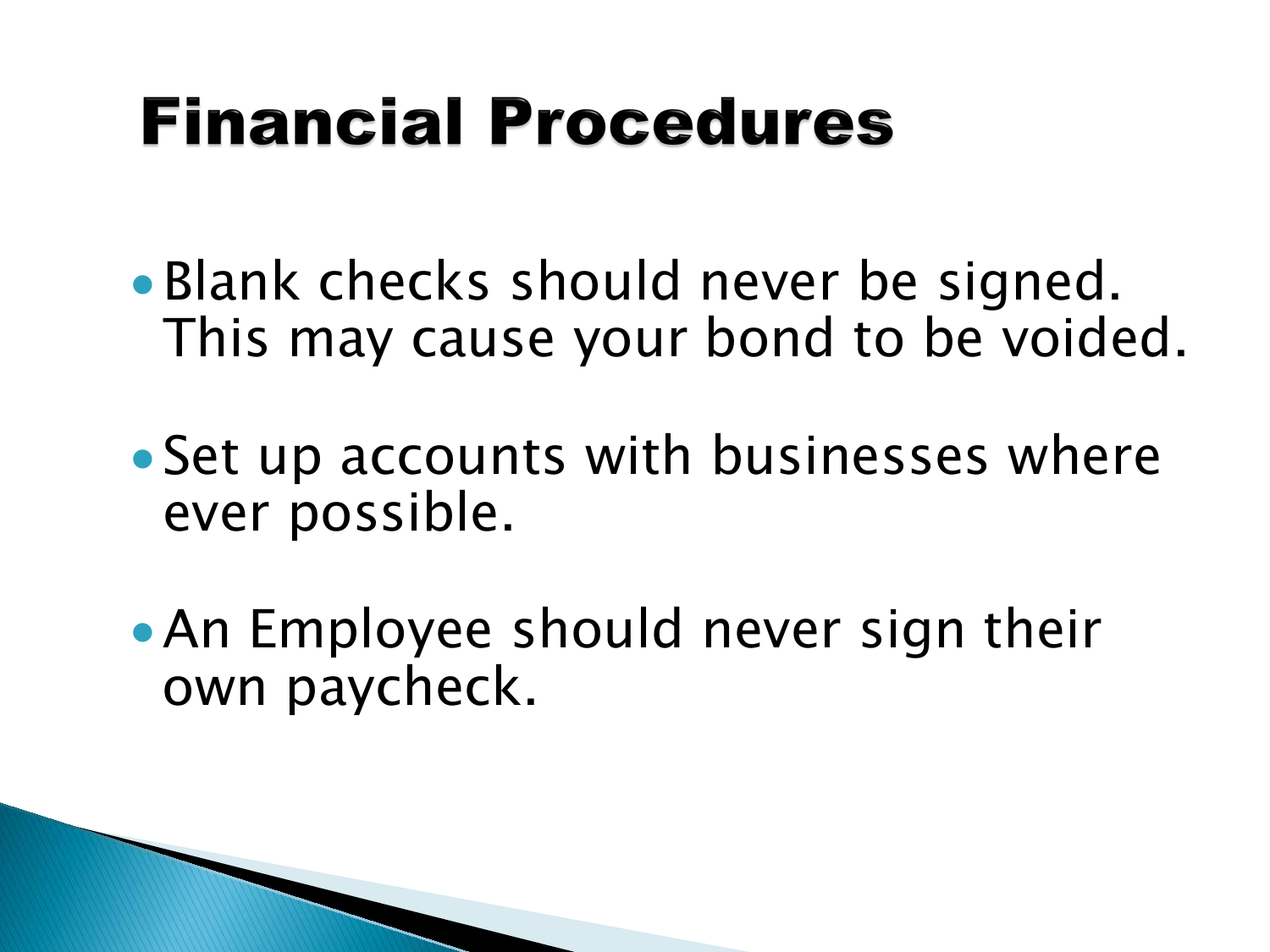## **Board Meeting Actions**

Voided Checks, Original Reconciled Bank Statements, and Canceled Checks should be compared to the financial statement and reviewed at the board meeting.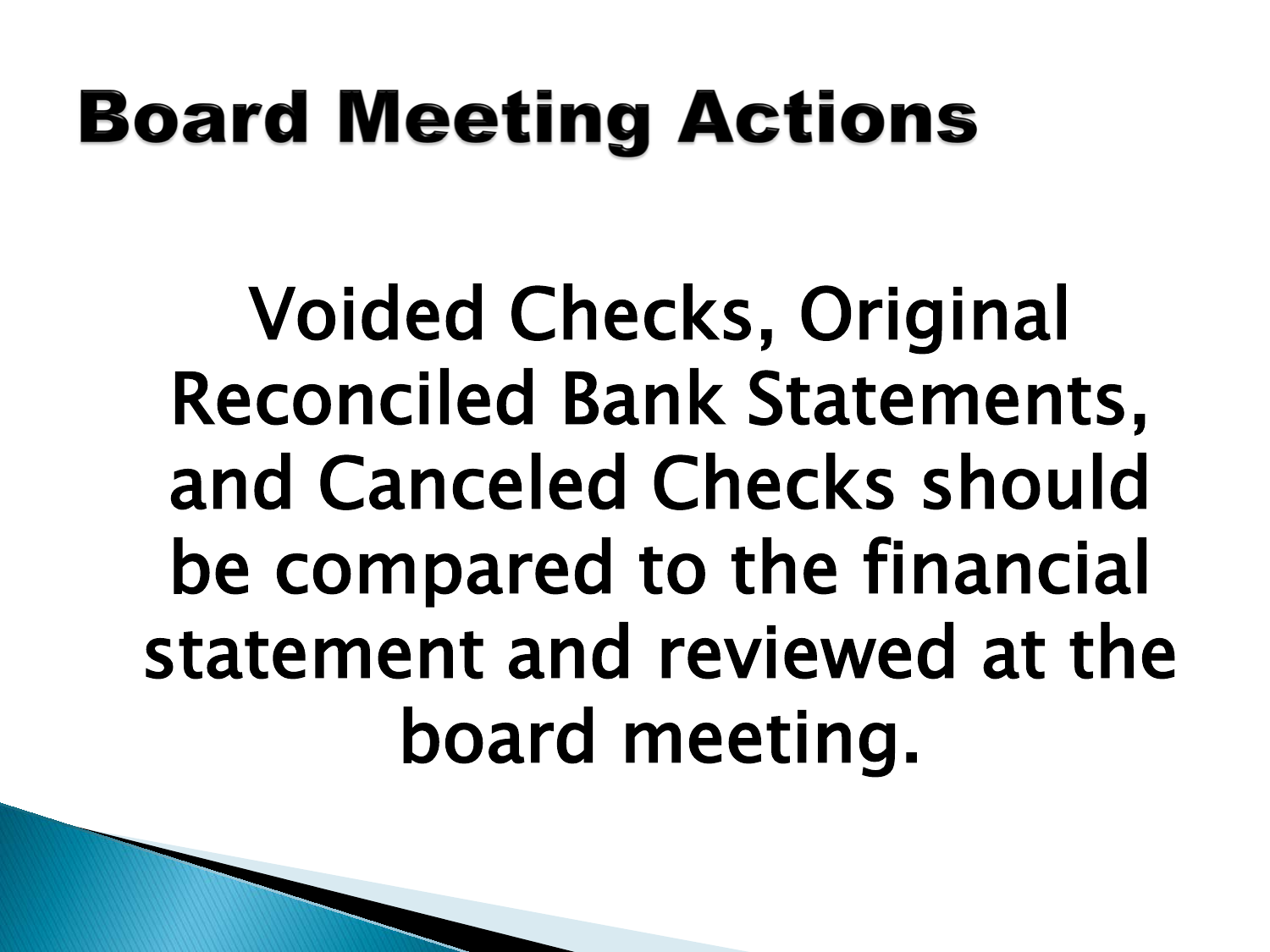## **Board Meeting Actions**

The current financial statement should be compared to the previous month's financial statement to ensure numerical consistency in the checks written.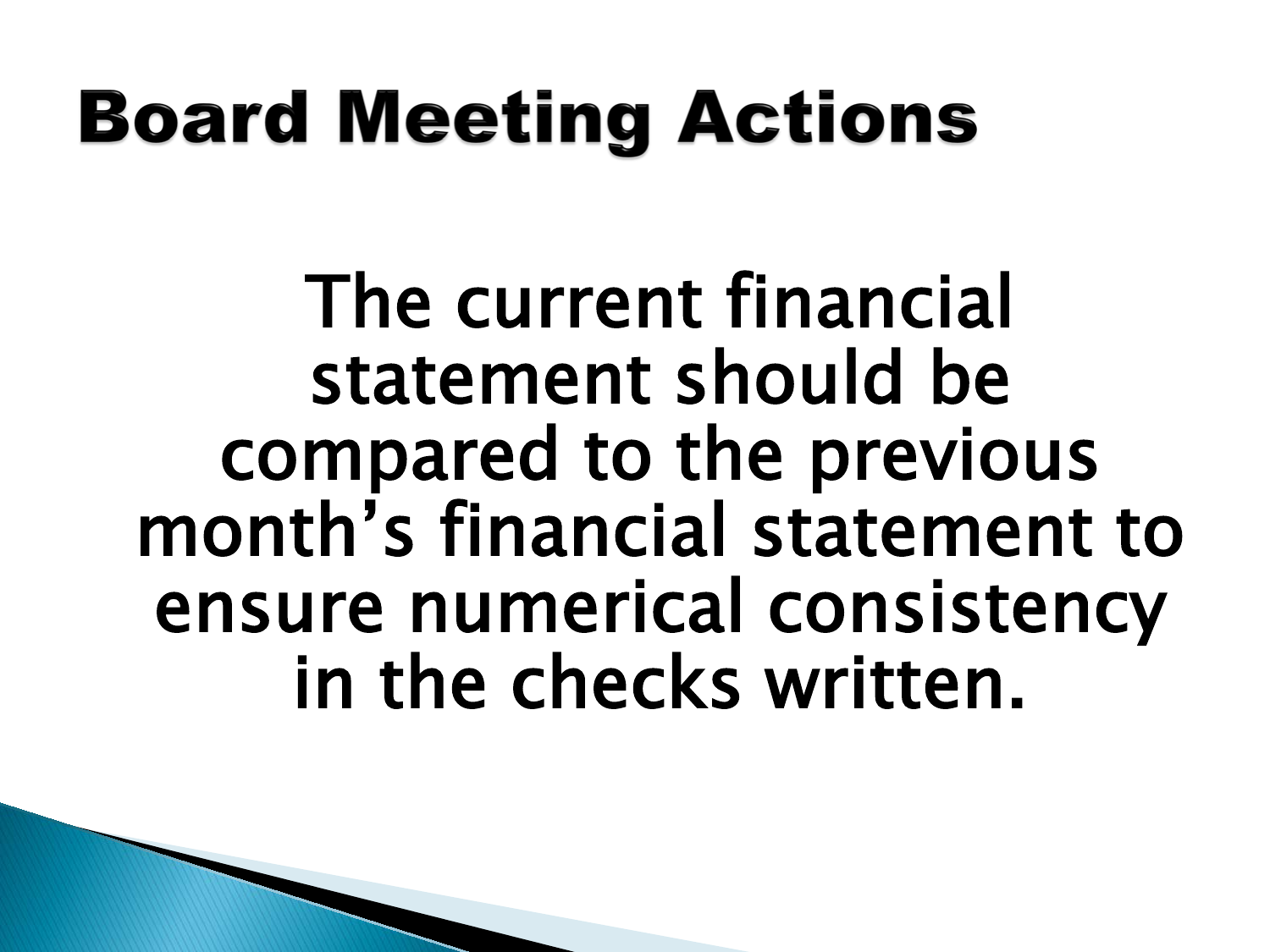## **Board Meeting Actions**

### Payment of Bills

- All bills should be approved for payment
- When signing checks for payment of bills compare the bill to the amount of the check

### Each Month

- There should be a check for payroll taxes
- There should be a check for state withholding taxes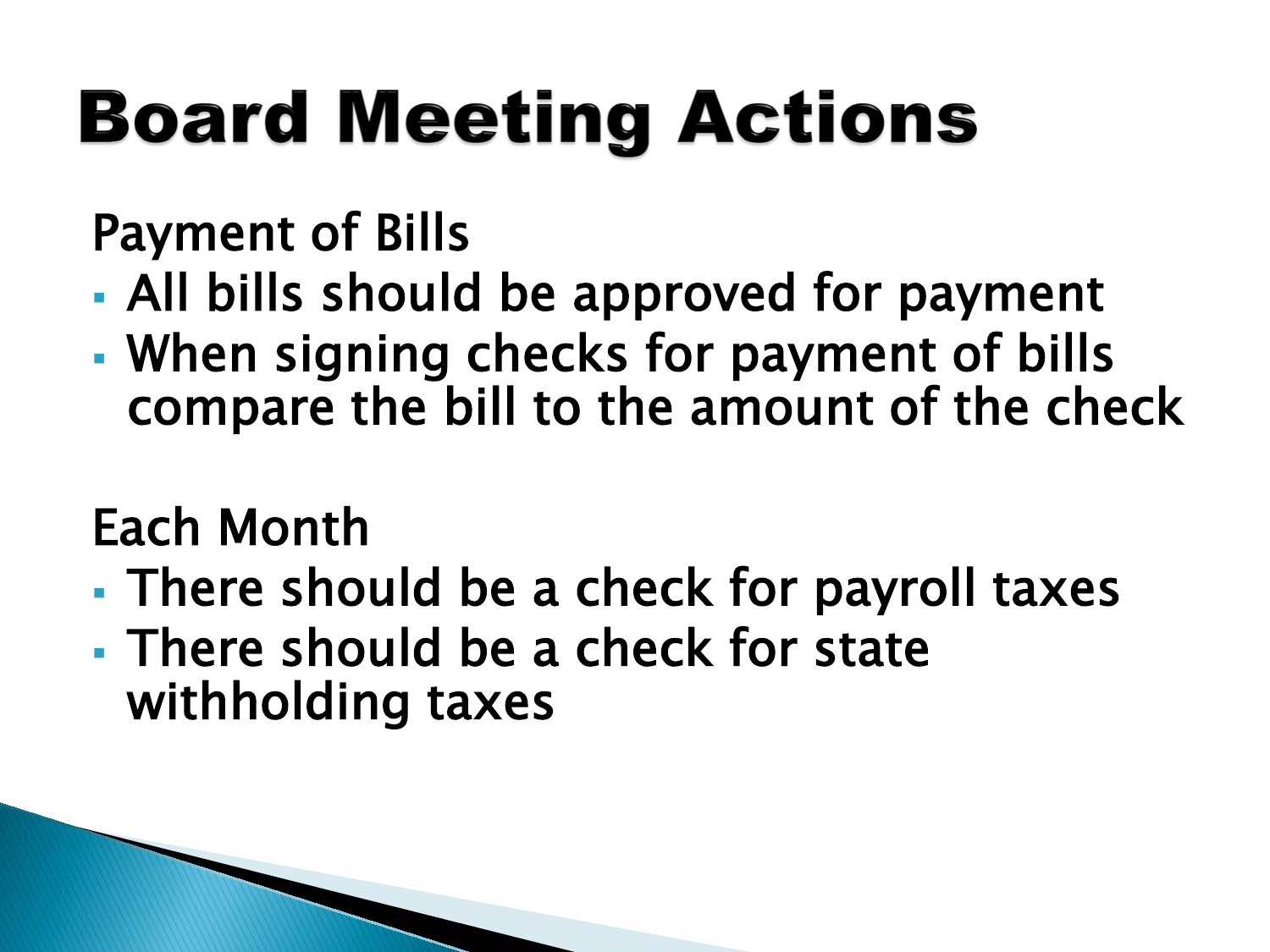## **Other Financial Issues**

- Time is money Use of Leave / Timesheets
- **Know what you are signing**
- Federal Payroll Taxes
- **IRS Reporting Requirements**
- Oklahoma Employment Security Commission (OESC) Unemployment Tax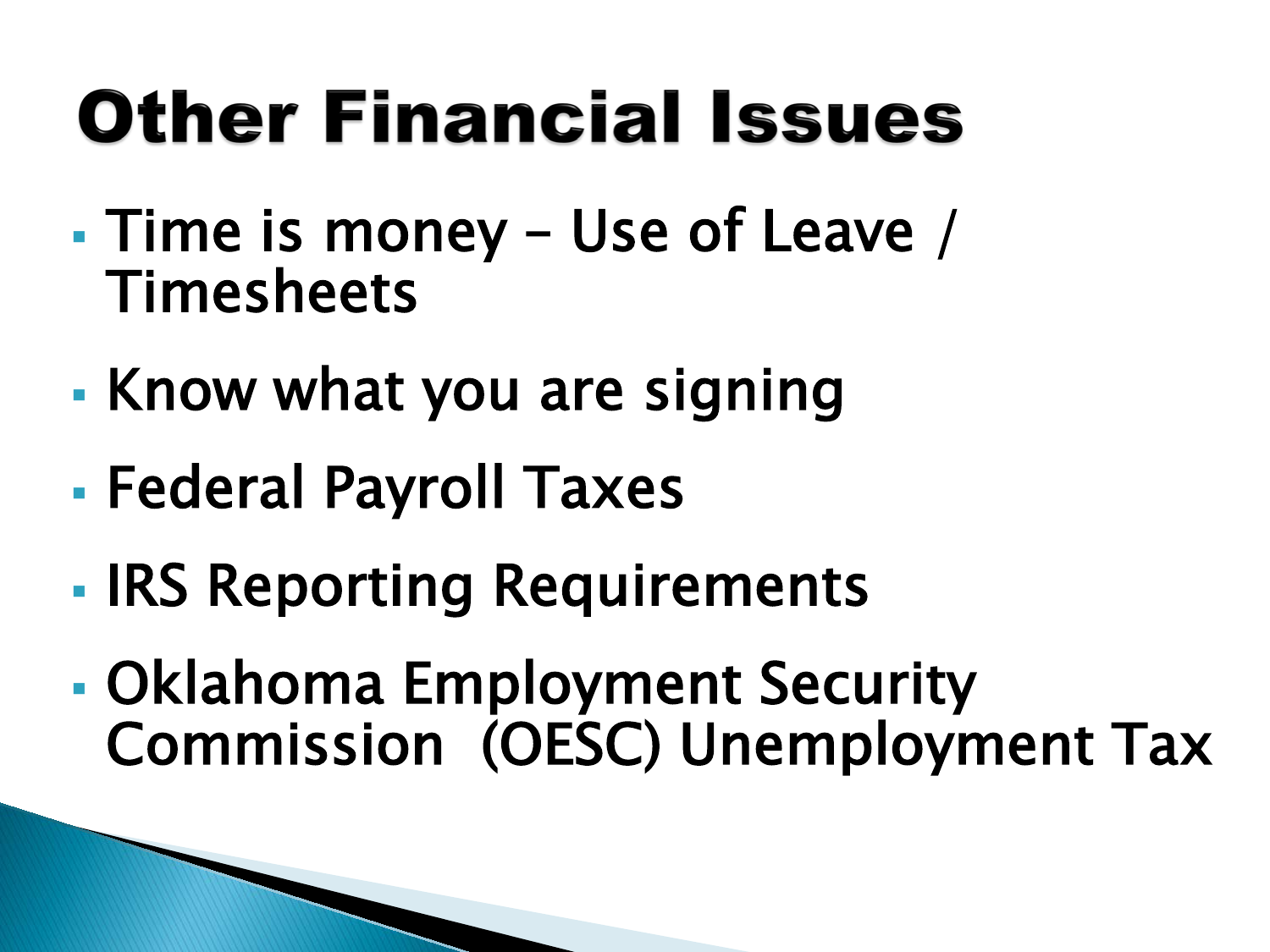## **Director Responsibility**

By Law the directors shall provide for:

- The execution of surety bonds for all employees and officers who shall be entrusted with funds or property;
- A complete audit shall be conducted at least every three (3) years of the receipts and disbursements and a compilation conducted during non-audit years.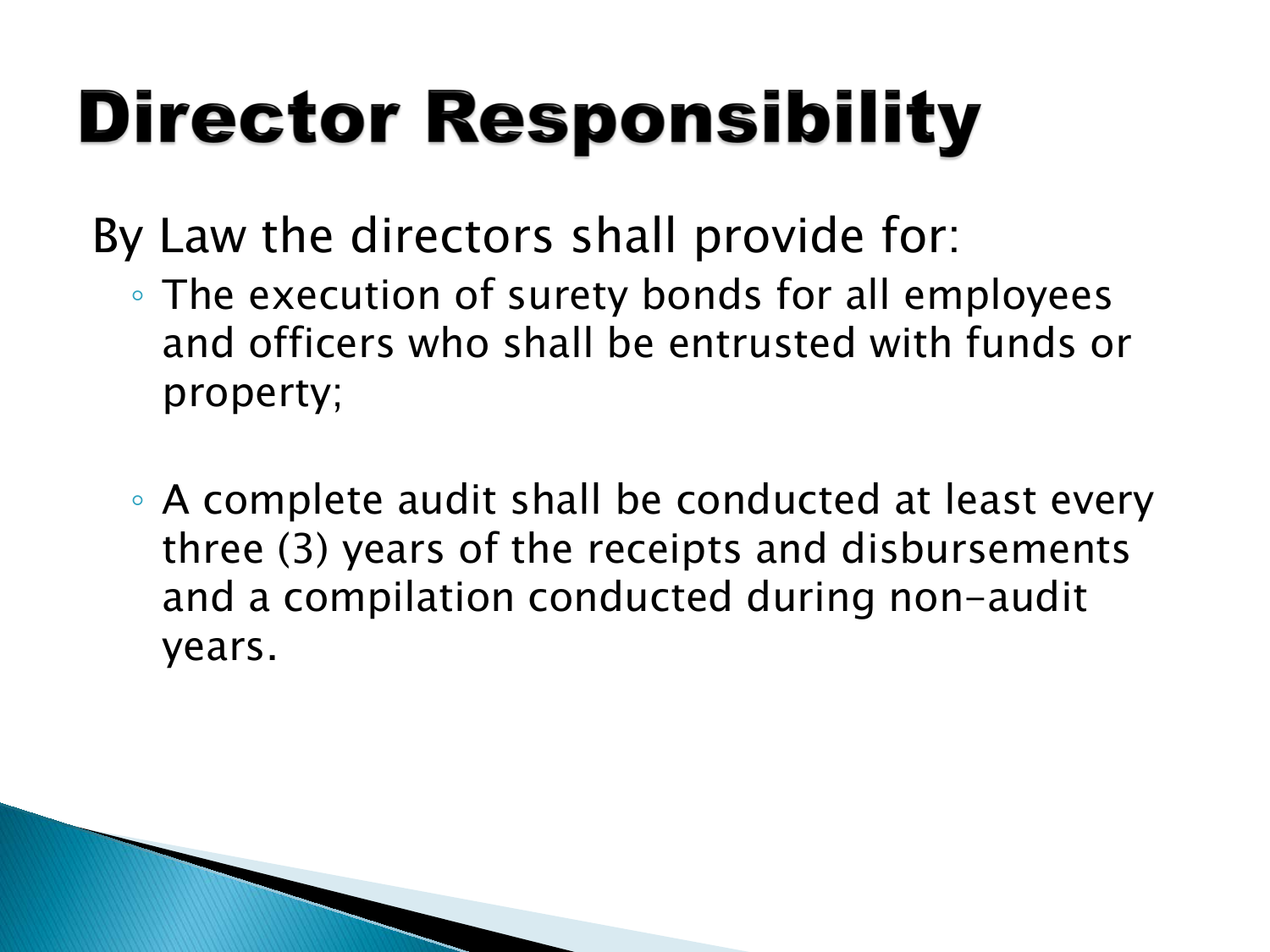# As a district director and public official, you are responsible for the finances of the district.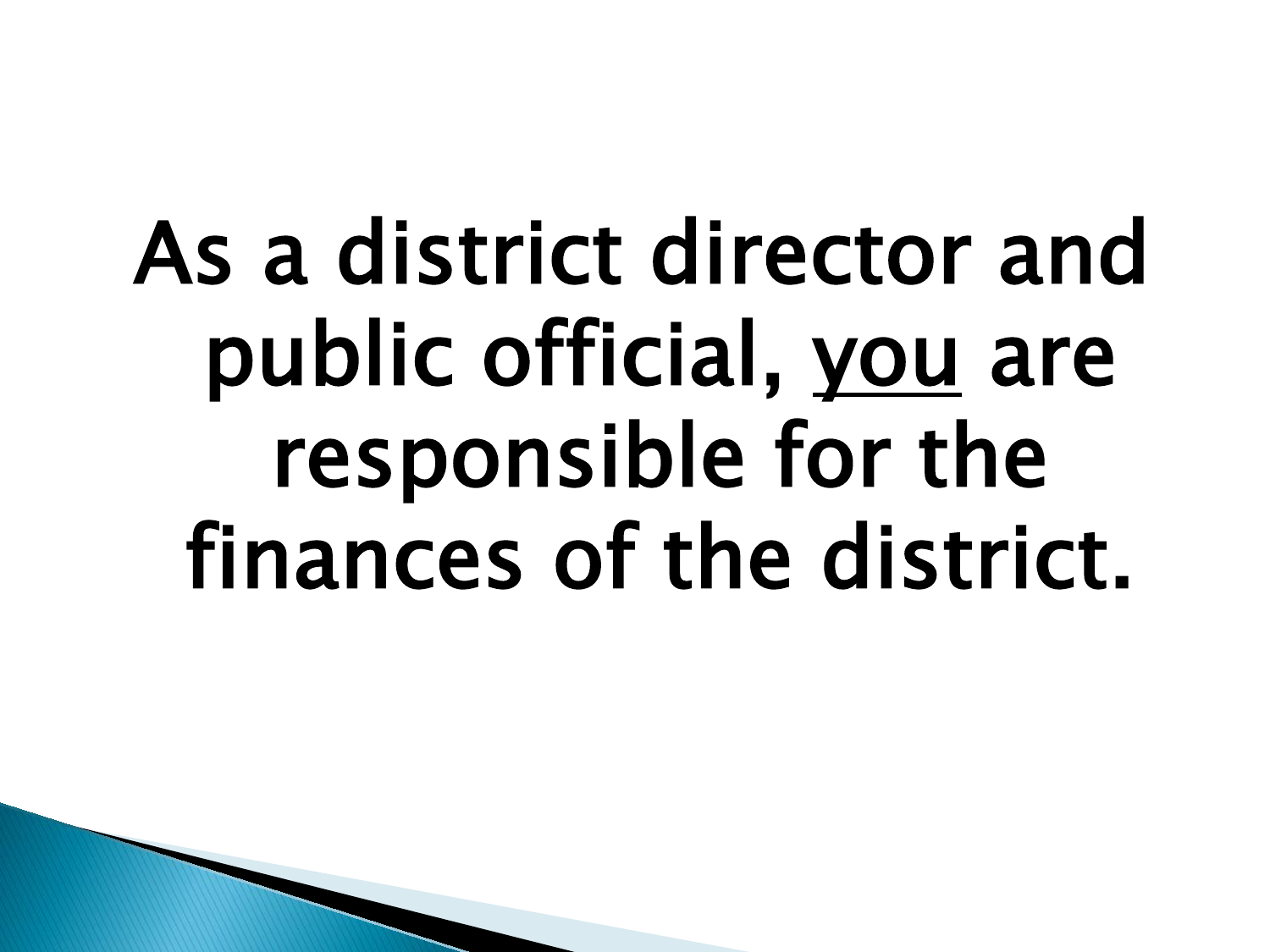## **Director Responsibility**

Directors rely on district employees to perform the day–to–day management of district finances. However……..